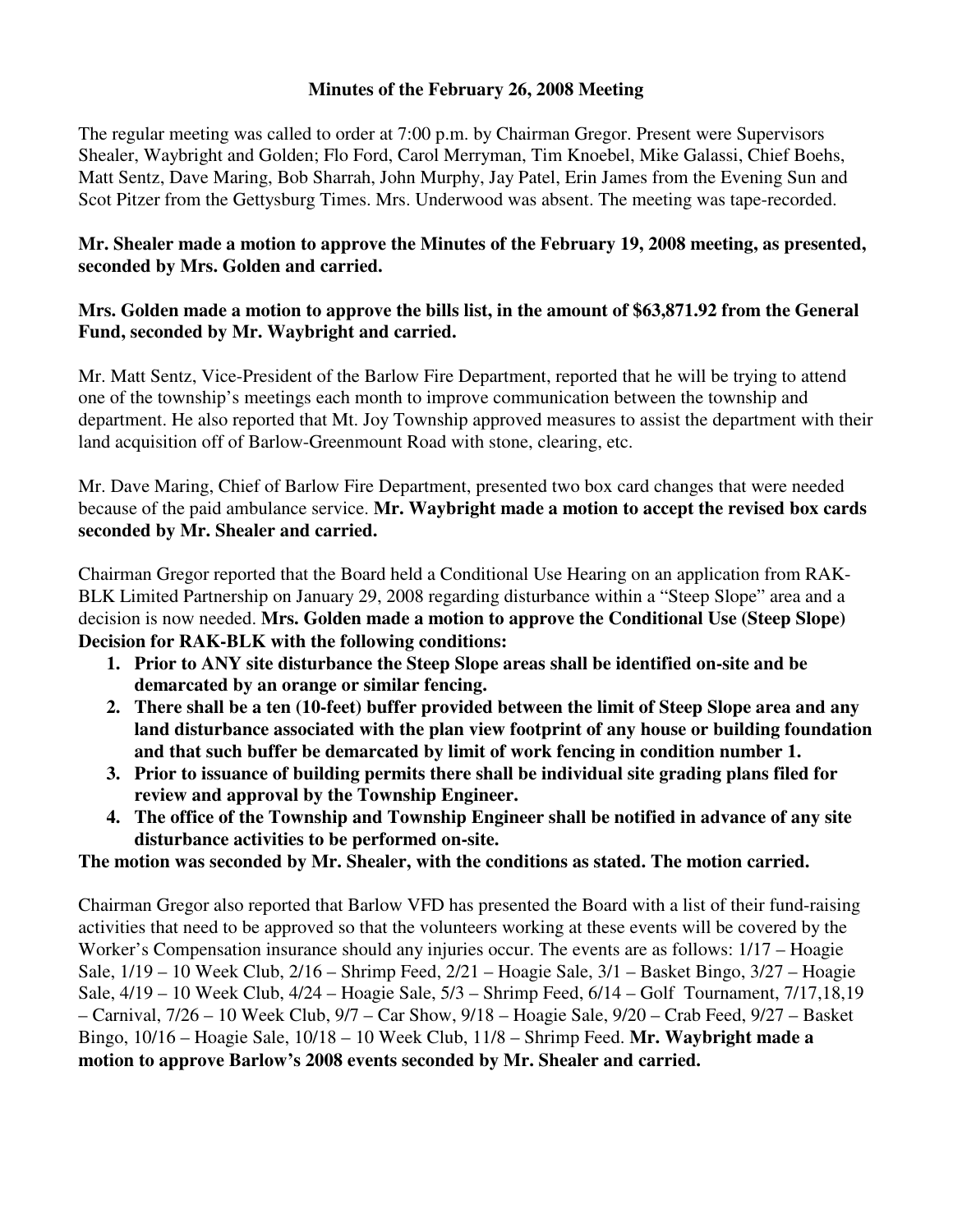**Mr. Shealer made a motion seconded by Mrs. Golden and carried to approve a bond reduction (Requisition No. 5) for Cumberland Village, Phase 1A, in the amount of \$31,405.00, as recommended by the township's engineer in a letter dated February 21, 2008.** The balance remaining is \$646,618.50.

Mr. Knoebel reported that a Final Land Development Plan has been submitted by Gettysburg Municipal Authority for some minor work associated with the existing treatment plant located at the corner of  $6<sup>th</sup>$ Street and Middle Street. He added that they are not disturbing any additional ground, but are proposing the addition of a new Headworks building and process piping in the existing compound. The Planning Commission has recommended approval of the plan, a Resolution has been prepared and there is one waiver request to Section 303 Preliminary Plan Requirements and they recommend that waiver be granted. Mr. Knoebel also pointed out that one of the conditions of approval is bonding, but since they are a local agency, the township may agree to hold the U & O Certificate until the work is installed and inspected. **Mr. Shealer made a motion to grant the Waiver to Section 303: Preliminary Plan Requirements seconded by Mr. Waybright and carried. Mr. Shealer also made a motion to adopt Resolution 08-05 Final Land Development Plan Approval for Gettysburg Municipal Authority Wastewater Treatment Plant Upgrade and Expansion, with the conditions stated 2.A. through 2.F., seconded by Mrs. Golden and carried.** 

Mr. Knoebel reported that the Jayjyoti Corporation proposes the demolition and removal of the existing Econolodge Hotel on Baltimore Pike to be replaced by a three story Comfort Suites and associated parking areas. The Planning Commission has recommended approval of the plan contingent upon the engineer's comments being addressed and a Resolution has been prepared. The developer is requesting one waiver to Section 504.1.B.1 to allow a slope of more than 10% within 20 feet of a property line and he recommends that the waiver be granted. He added that the plan is pending under the prior SALDO. **Mr. Waybright made a motion to grant the waiver to Section 504.1.B.1 seconded by Mrs. Golden and carried. Mrs. Golden made a motion to approve the Preliminary Land Development Plans for Jayjyoti Corporation – Comfort Suites #PA533. Ms. Ford pointed out that the plan is a Preliminary/Final Plan. Mrs. Golden made a motion to approve the Preliminary/Final Land Development Plan, as amended, seconded by Mr. Shealer and carried. This is Resolution 08-06.** 

**Mrs. Golden made a motion to approve a Special Event permit for the Gettysburg YWCA to hold the Spirit of Gettysburg 5K Run on July 12, 2008 seconded by Mr. Shealer and carried.** The application has been reviewed and approved by the Zoning Officer, EMA Director and Chief of Police.

Chairman Gregor reported that the township received a request from the Cannon Ridge Homeowner's Association to use the Township Building on March 18, 2008 at 6:30 p.m. for a HOA meeting. **Mr. Shealer made a motion seconded by Mr. Waybright and carried to deny the request because the building is not staffed in the evening and there are a lot of unsecured areas in the building.** 

**Mr. Waybright made a motion seconded by Mrs. Golden and carried to approve a request from Loss-Stair Civil Engineering, Inc., on behalf of the Pennsylvania Interfaith Community Programs, Inc., to grant a 90-day extension for approval of the Misty Ridge Preliminary Subdivision Plan.**  Approval of the plan will be needed by June 7, 2008.

**Mr. Waybright also made a motion seconded by Mrs. Golden and carried to approve a request from Sharrah Design Group, Inc. on behalf of Wayne D. and Susan C. Hill, to grant a 90-day extension for approval of their Two-Lot Subdivision Plan until June 1, 2008.**